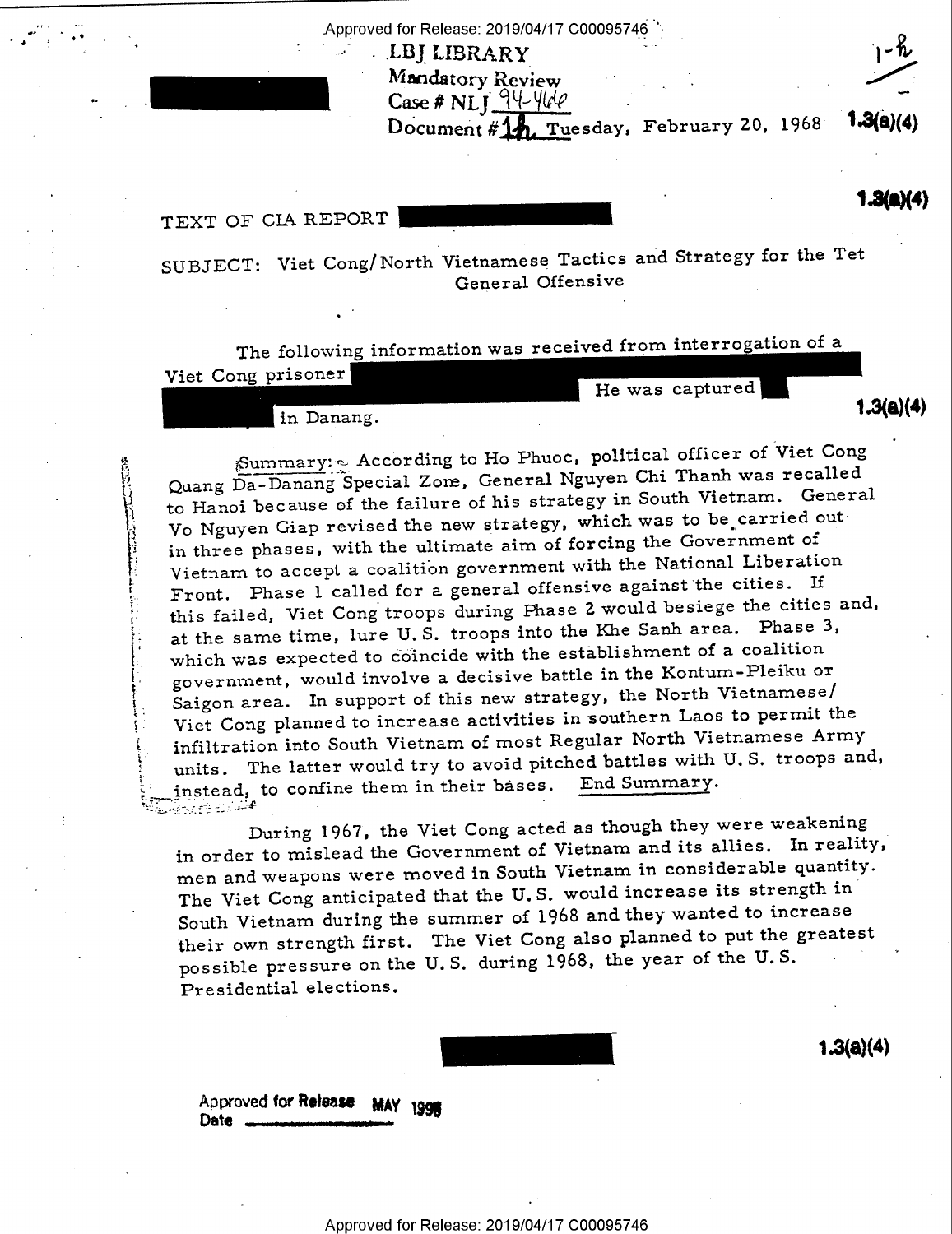Approved for Release: 2019/04/17 C00095746

 $1.3$ (a)( $4$ 

Ho Phuoc, political officer with field grade rank of the Quang Da-<br> $\frac{1.3604}{1.3604}$ Danang Special Zone and a member of Viet Cong Military Region 5 Committee, told that

. .. <sup>e</sup>

General Nguyen Chi Thanh had been recalled to North Vietnam because of the failure of his strategy, Phuoc quoted General Vo Nguyen Giap as having said that the South Vietnamese battlefield had to be reconsidered because Thanh had made a mistake in applying the strategy of occupying rural areas, establishing organization in those areas and trying to hold on to them. This had resulted in Viet Cong troops being eliminated by Government of Vietnam troops and B-52 bombers. Vietnam troops and B-52 bombers. from Communist China, North Korea and Cuba had visited the South 1.3(a)(4) Vietnamese battlefields and, upon returning to North Vietnam, had<br>repeated unfavorably on the situation in South Vietnam. reported unfavorably on the situation in South Vietnam. during November 1967 from Colonel Vo Thu, alias Ngoc, Chief of the Quang Da-Danang Special Zone, that Giap had also said there had to be ' an acid test prior to negotiations.

the following factors were taken into consideration in planning the new strategy for South Vietnam.  $1.3(a)(4)$ 

A. Coordination between Allied and Government of Vietnam troops was loose and Allied troops only tried to protect their own bases. The wanton killings by Korean troops had caused the people to lose confidence in the Allied troops .

B. Government of Vietnam troops were widely scattered because of their use in the rural reconstruction program and could, therefore, easily be separated and destroyed. The U. S. would support Government of Vietnam troops only with air and artillery, not with infantry troops.

On the basis of these factors and the failure of Thanh's strategy, the following new three-phase strategy was formulated:

A. Phase l: Attacks on, and protection of, rural areas would be limited. At an opportune time, a general offensive against South Vietnamese cities would be launched. Except in important cities like <sup>~</sup> Saigon and Hue, only one half of available forces, namely, the local combat

 $1.3(a)(4)$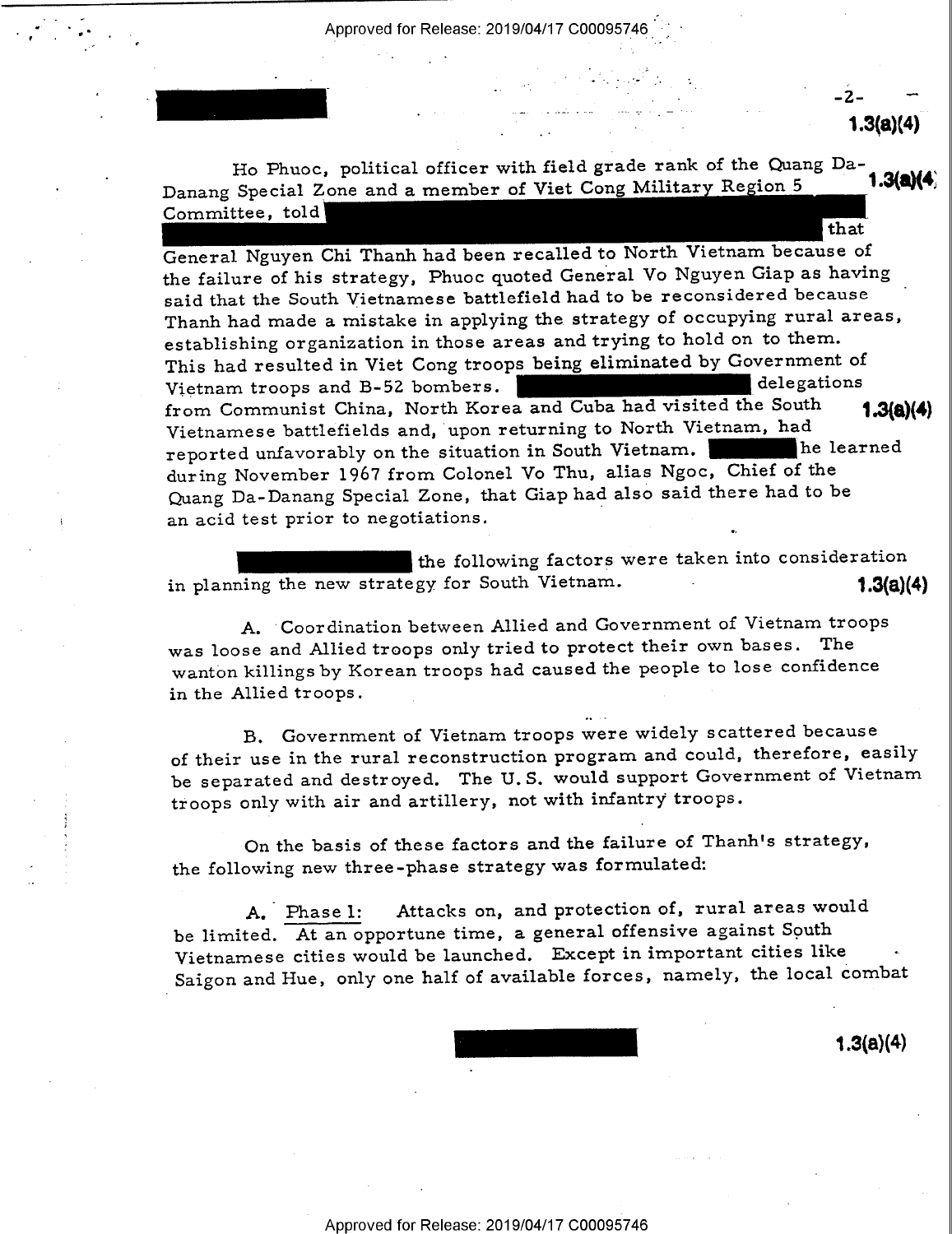i - Antonio - Antonio - Antonio - Antonio - Antonio - Antonio - Antonio - Antonio - Antonio - Antonio - Antoni

 $\boldsymbol{r}$ 

I

 $-3 1.3(a)(4)$ 

r se a constante de la constante de la constante de la constante de la constante de la constante de la constant

experienced units, would be committed. This general offensive would cause the Government of Vietnam troops to pull back to protect the cities, leaving the rural areas to the Viet Cong. Thus the Viet Cong would achieve a complete victory in the rural areas without the necessity of fighting there. - » Y

B. Phase 2: If the general offensive should fail, Viet Cong troops would retreat and surround the cities and villages to create an intense and serious situation and to exhaust the economy. At the same time, the Viet Cong would use decoy. tactics to lure as many U. S. troops as possible into the Khe Sanh area, thus reducing U. S. strength in other  $\alpha$  are  $\alpha$  . The set of  $\alpha$  is the set of  $\alpha$  is the set of  $\alpha$  is the set of  $\alpha$  is the set of  $\alpha$ 

C. Phase 3: Because of the pressures generated by Phase 2, the Government of Vietnam would probably agree to accept a coalition government with the National Front for the Liberation of South Vietnam. Simultaneously with the demand for a coalition government, North Vietnam would launch a decisive battle with aview to providing political support to the Front element in such a Government. This battle would occur in<br>either the Kontum-Pleiku area or the area around Saigon.

to the Front element in such a Government. This battle would occur in<br>
either the Kontum-Pleiku area or the area around Saigon. 1.3(a)(4)<br>
indoctrination lectures given in November-December 1967, Colonel Thu<br>
said that the indoctrination lectures given in November-December 1967, Colonel Thu

Bien Hoa, Tay Ninh and Gia Dinh provinces) would be an important battlefield<br>because of the proximity of the supply route from Cambodia.<br>Thu went on to say that if the B3 Front were chosen, the Viet<br>Cong would fight only i Thu went on to say that if the B3 Front were chosen, the Viet Cong would fight only in Kontum and Pleiku provinces because of the strong U. S. /Government of Vietnam forces in those areas and because the North Vietnamese High Command could easily support that area across the Laotian/Vietnamese border.)

Laotian/Vietnamese border.)<br>in order to carry out the new strategy, it was planned<br>that all activities in the southern part of Laos would be increased so that<br>meast accular North Vietnamese Army units other than coastal de ;most regular North Vietnamese Army units other than coastal defense units, anti-aircraft units and units guarding important installations, could  $\frac{1.3(a)}{4}$ infiltrate into South Vietnam. All forces would be used to attack  $U.S.$ troops and to lure them to the Khe Sanh area and away from the decisive \_' battle areas. **The contract of the set of the past** although in the past, Viet Cong/North Vietnamese Army troops had fought against U.S. troops, the new surprise 1 strategy required them to avoid such combat and to try only to besiege and hold U.S. troops in defensive positions at their bases.

 $1.3(a)(4)$